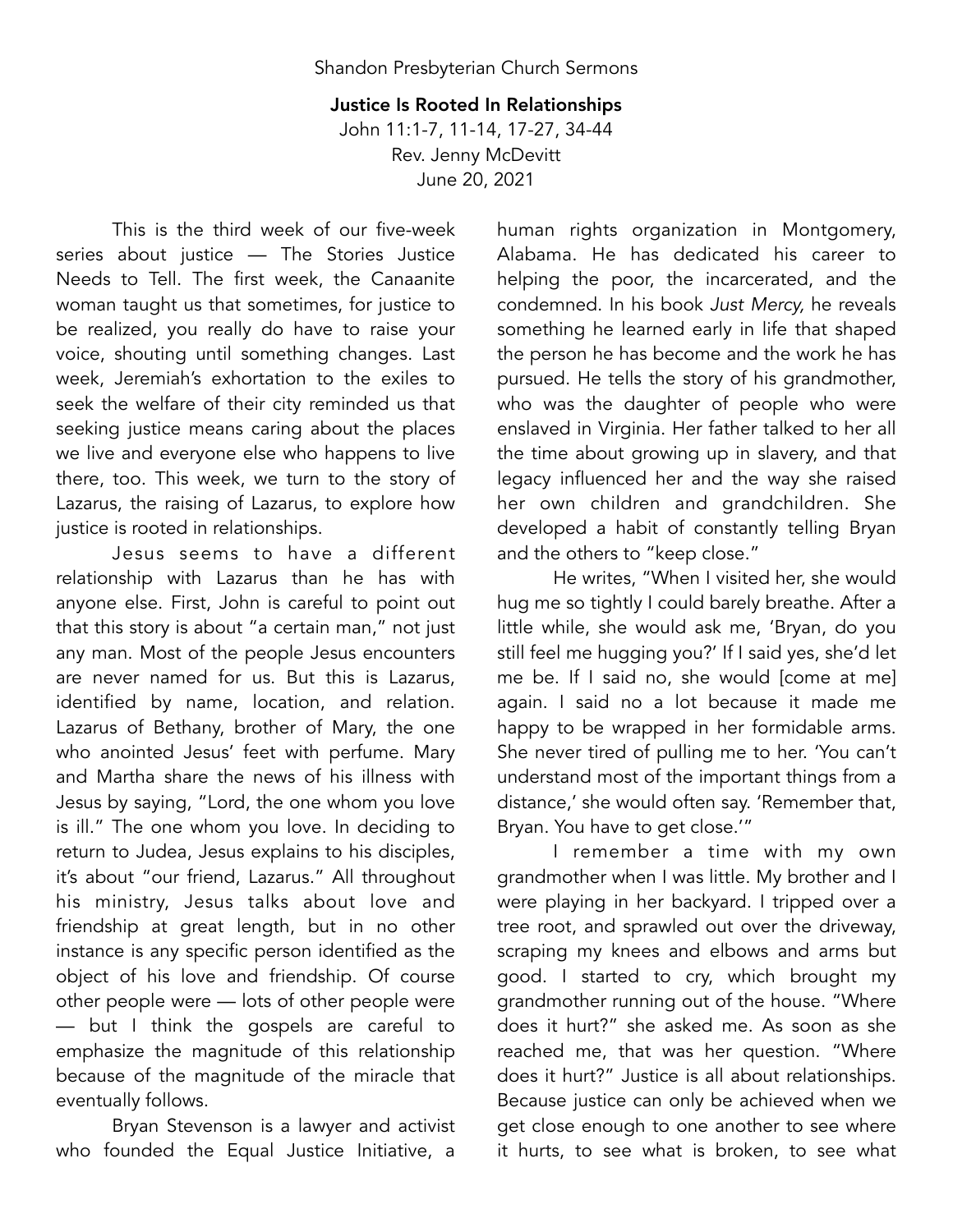needs mending, righting, and restoring.

Back when I was serving my first church, our Presbyterian denomination hadn't yet changed its polity to allow people in samegendered relationships to be ordained. Thankfully, those days are behind us, but at the time we were still living with the old standards. A member of the church, Elizabeth, was attending seminary and wished to be approved by the Session to enter the ordination process. Elizabeth was involved in nearly every aspect of church life, from worship to mission to serving as a deacon. Elizabeth was also in a committed relationship with another woman.

I worried day and night about how to present this to our Session. I was leaning toward addressing it strictly from a theological point of view, starting the conversation without mentioning Elizabeth at all, so that if Session decided no, it might feel slightly less personal to her. Of course, as I say that out loud, it sounds absolutely ridiculous, but I was, shall we say, a little rough around the edges those first years. Luckily, my colleague Larry stepped in and intervened. "I don't want to make it about Elizabeth," I said to him. "I don't want to make it personal." "Jenny," he said, "you absolutely want to make it personal. Because Session may not know what they think about ordination standards or taking a stand against an antiquated and unjust policy. But they do know what they think about Elizabeth. They know she has a long and beautiful relationship with this church. They know that they love her, and that she loves them. They might say no to a hypothetical, abstract idea. But they won't say no to someone they know and love. Because they know her like they do, they will agree she is called to ministry."

He was right, of course. The Session voted to endorse Elizabeth, and less than a year later, the denomination voted to change the policy, in large part because no longer could they ignore the ministry of those who identified as LGBTQ, faithful folks who loved

Jesus so much they refused to leave his church behind.

I learned in a very real way that it will always be easier to maintain the status quo when it's kept at arm length. Justice becomes possible when we get close enough to one another. Justice is rooted in relationships.

Jesus and Lazarus are so close. They are so close, Jesus weeps over his friend's death. Only twice in his ministry does Jesus find himself in tears, and this is one of them. So he goes to the tomb and cries, "Come out!" And then, the gospel tells us, "The dead man came out, his hands and feet bound with strips of cloth and his face wrapped in a cloth. Jesus said to them, 'Unbind him, and let him go.'"

It is the final miracle of Jesus' life, and it is unparalleled. Water into wine is refreshing and feeding 5000 with a few scraps is appetizing and restoring a man's sight is revealing, but raising someone to new life? That's not just death-defying, it's deathdefeating. It's so astonishing and attentiongrabbing that for a long time, I missed something important.

Jesus says, "Come out!" and Lazarus walks out of the tomb. But when he walks out, he is still described as a dead man. "The dead man came out, his hands and feet bound…" Jesus gets him on his feet again, but that is only part of the miracle. He then invites the community around him into the work of restoring life. Because Lazarus is still wrapped in the trappings of death, his burial clothes still clinging to him. You might remember that when Jesus himself is raised, every gospel takes care to point out that his burial clothes were left behind inside the tomb. Because a man fully alive doesn't need them.

Now, make no mistake, with Lazarus, Jesus could have done the same. Instead, he does something perhaps even more miraculous. He makes it possible — necessary even — for others to take part in bringing the miracle to completion. "Unbind him," he says